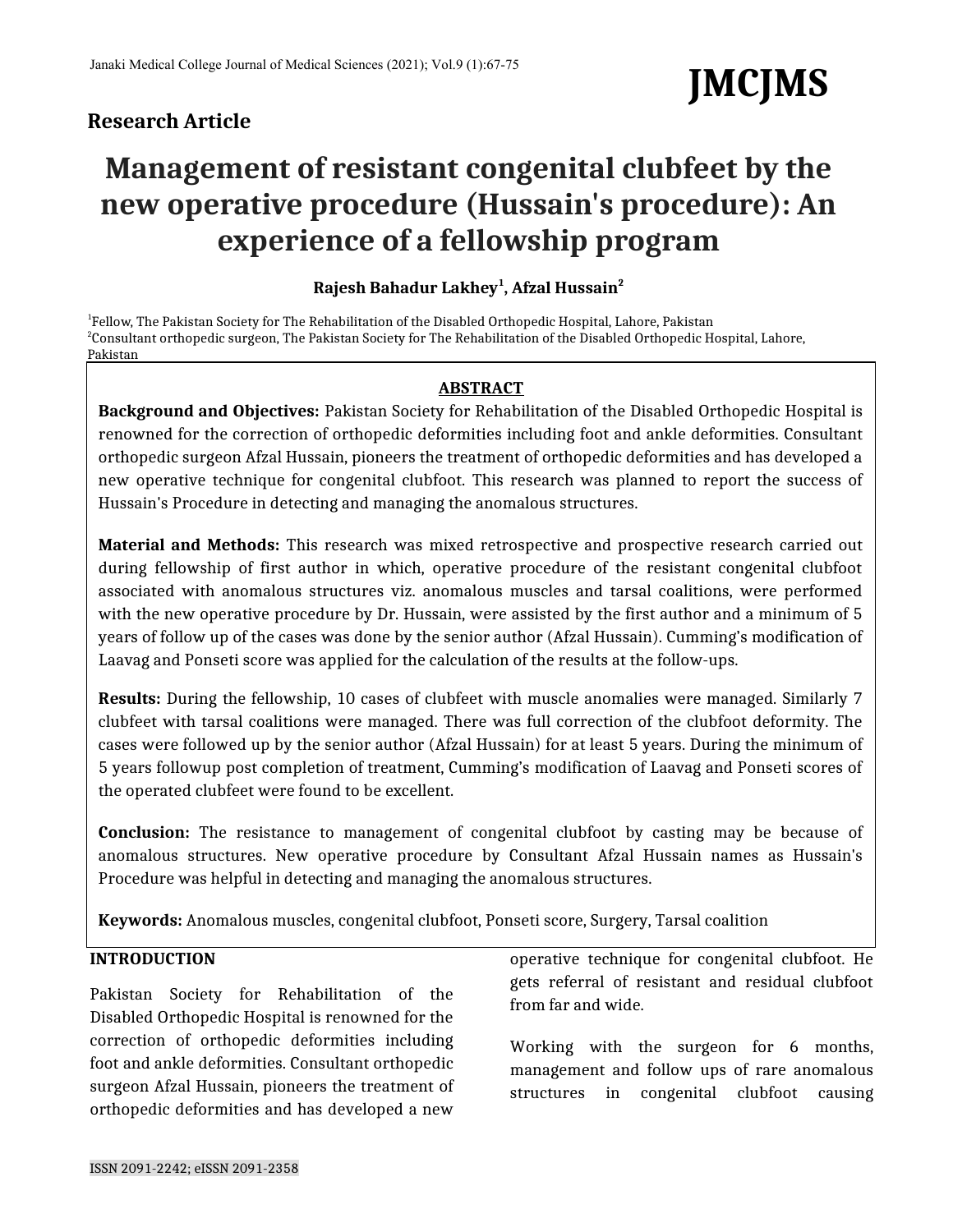resistance to conservative management viz. anomalous muscles and tarsal coalitions was assisted by the author.

The anomalous muscles found in congenital clubfoot surgery are noteworthy. These structures may be the cause behind the rigidity of the deformity [1] and these also may effect on the further steps in surgery [2]. A tarsal coalition is a fibrous, cartilaginous or bony connection between two or more bones of the hind and mid foot. The tarsal coalition present in the clubfoot is usually not suspected preoperatively and can cause rigid deformity [3].

The operative management of the congenital clubfeet with anomalous structures viz. anomalous muscles and tarsal coalition was done by the new operative procedure and minimum of 5 years post-operative follow-ups were done.

This study could help in deciding for the management of resistant clubfoot which might have congenital anomalies in feet.

#### **MATERIALS AND METHODS**

A new method of defining the existing deformities in the clubfoot has been proposed by Dr. Hussain. This consists of recording the following existing deformities in the foot.

- A dorsolateral hump
- B1 half midfoot crease
- B2 full midfoot crease
- C equinus
- D thin skin
- E short first ray

Dorsolateral hump is the talar head which is palpable on dorsolateral aspect of clubfoot while midfoot crease is the crease on the sole. Record of whether the dorsolateral hump is reducible i.e. whether it disappears on abducting the foot with firm pressure over the bony prominence or it is

rigid/irreducible is made. Reducibility of midfoot crease i.e. whether it disappears on supinating first ray is also noted. Reducibility of equinus i. e. whether the foot can be brought into normal dorsiflexion by manipulation is also noted.

#### **The Operative Procedure**

The operation is tailored according to the existing/persisting deformities thus defined. Lateral release is done to reduce the rigid dorsolateral hump; posterior and medial release is done in the presence of the rigid equinus, while abductor/planter release is done for rigid midfoot crease. For example, when the clubfoot has rigid mid-foot crease and equinus, and reducible dorsolateral hump, the surgeon would opt for abductor-planter release and posterior-medial release Extreme caution is taken while elevating skin flaps in the presence of the thin skin.

The operation is done by 3 different incisions. The lateral release is done by Ollier's approach, posterior and medial release is done through a longitudinal incision and abductor/ planter release is done through a horizontal incision along the first metatarsal extending proximally to first metatarso-cuneiform joint.

*Lateral release:* A straight incision is given from a point 1cm below the lateral malleolus to the dorsolateral hump. Flaps of skin are elevated protecting the sural nerve. Release of the peroneal tendon sheath is done form the lateral border of foot to the superior peroneal retinaculum. This serves two other purposes: the peroneus longus tendon can then be mobilized and protected while releasing the inferior capsule of the calcaneocuboid joint; the lateral capsule of the subtalar joint lying beneath the peroneal tendon sheath can also be released.

Extensor digitorum brevis is elevated from its origin.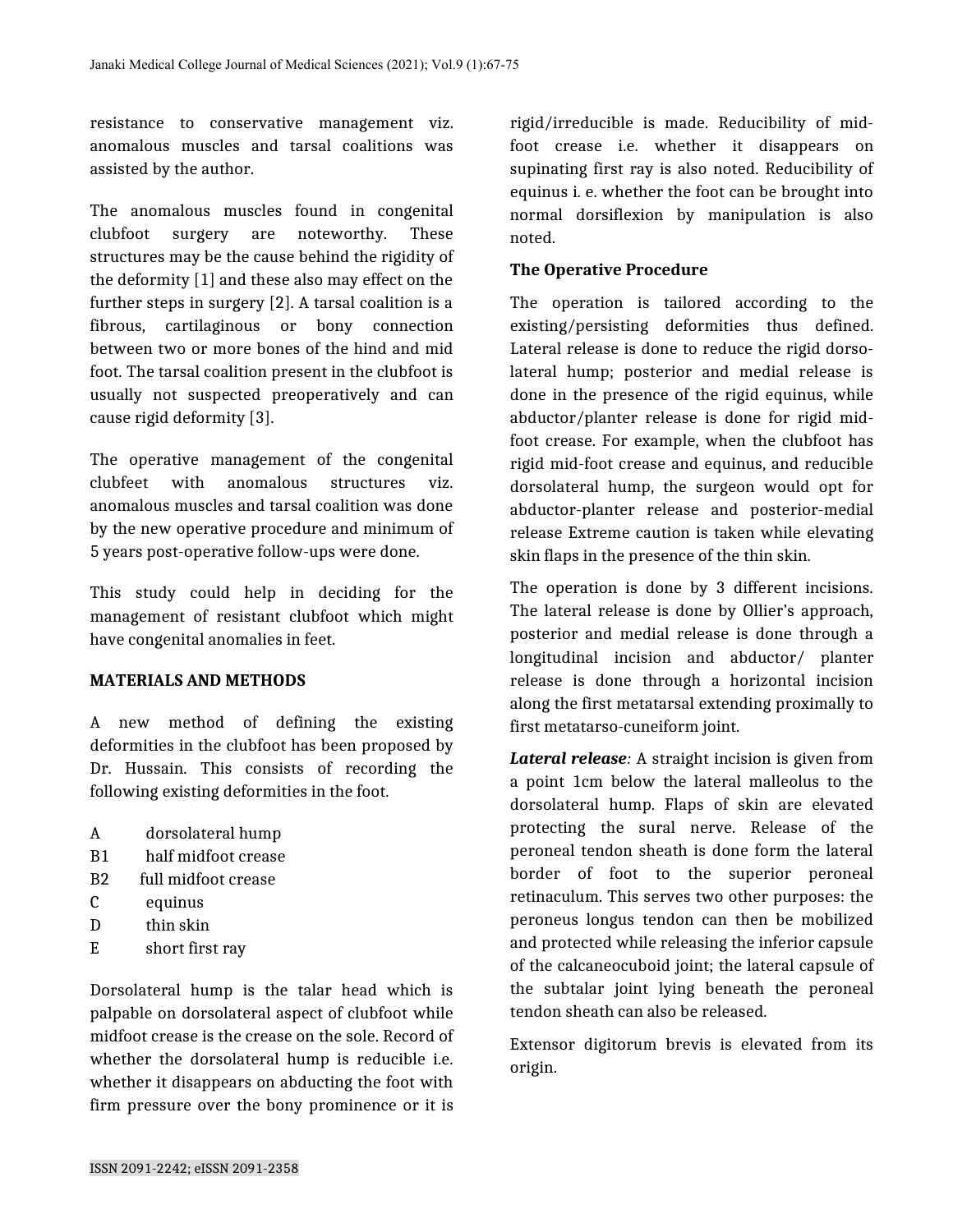Lateral, superior, medial and inferior capsules of calcaneocuboid joint are released. Bifurcate and cubonavicular ligaments are also released.

The dorsal, lateral, medial and inferior capsules (along with the spring ligament) of the talonavicular joint are released under direct vision. Extreme care is taken to not to dissect in the neck of talus so as to preserve the vascularity of the bone. The extensor digitorum longus tendons and the dorsalis pedis artery and nerve are protected during the release.

Lateral capsule of the subtalar joint is released. Interosseous talocalcaneal ligaments are not released.

Postero-lateral part of the capsule of the subtalar joint along with the calcaneo-fibular ligament and the talofibular ligament are released.

*Posterior and medial release:* A longitudinal incision of 5-6 cm is given mid-way between medial malleolus and tendoachilles. The distal extent of the incision is curved medially just proximal to the insertion of tendoachilles.

Approach is made to the tendoachilles and the skin flap is elevated along with the sheath of the tendoachilles. This assures the adequate thickness of the skin flap- thus preventing flap necrosis. The sheath of the tendoachilles is sharply incised. Plantaris is released if present. Z-.lengthening of the tendoachilles is done.

Tibialis posterior and flexor digitorum longus tendon sheaths are exposed and sharply opened up. Release of the superficial deltoid ligament is done. Z-lengthening of tibialis posterior tendon is done. Z lengthening or tenotomy of the flexor digitorum longus tendon is done as required, depending upon the severity of the deformity. Flexor hallucis longus tendon sheath is opened up with a sharp incision. The sheath is opened up from the region above the ankle to the canal of flexor hallucis longus below the talus. The tendon is reflected along with the neurovascular bundle

anteriorly. The dissection of the neurovascular bundle is not done. Ankle and subtalar joint capsulotomies are done. The location of the flexor hallucis longus tendon helps to identify the subtalar joint. In extreme equinus, the subtalar joint is released first, since the talus is wedged anteriorly due to equinus of calcaneus. The release of ankle joint is meticulously done. Zlengthening of flexor hallucis is done. The deep part of deltoid is generally not released. The posterior one- third of the deep part of deltoid ligament is released in a most rigid clubfeet only.

*Abductor and planter release:* Abductor and planter release is done through a different medial longitudinal incision along the first metatarsal extending proximally to the metatarso-cuneiform joint. Structures released include the aponeurosis of abductor hallucis brevis, first metatarsocuneiform joint and the planter fascia. It has been observed that the aponeurosis of abductor hallucis brevis lies at the planter aspect of the muscle in case of rigid cavus. Tibialis anterior tendon is identified and protected while releasing the first metatarso-cuneiform joint. The release of the planter fascia is done through the same medial longitudinal incision.

Reduction of the talonavicular joint is then done under direct vision. Talonavicular joint is fixed with a1.5mm K-wire if the reduction is unstable. Calcaneocuboid joint also needs fixation if the reduction is unstable.

The ends of flexor hallucis longus tendon is sutured with chromic catgut. The tendoachilles is sutured with the foot at 5 degrees dorsiflexion. Tibialis posterior and flexor digitorum longus tendons are realigned in the tendon sheaths and are not sutured.

The extensor digitorum brevis muscle origin is snugly repaired with chromic catgut.

The subcutaneous tissue and skin are meticulously closed with interrupted sutures.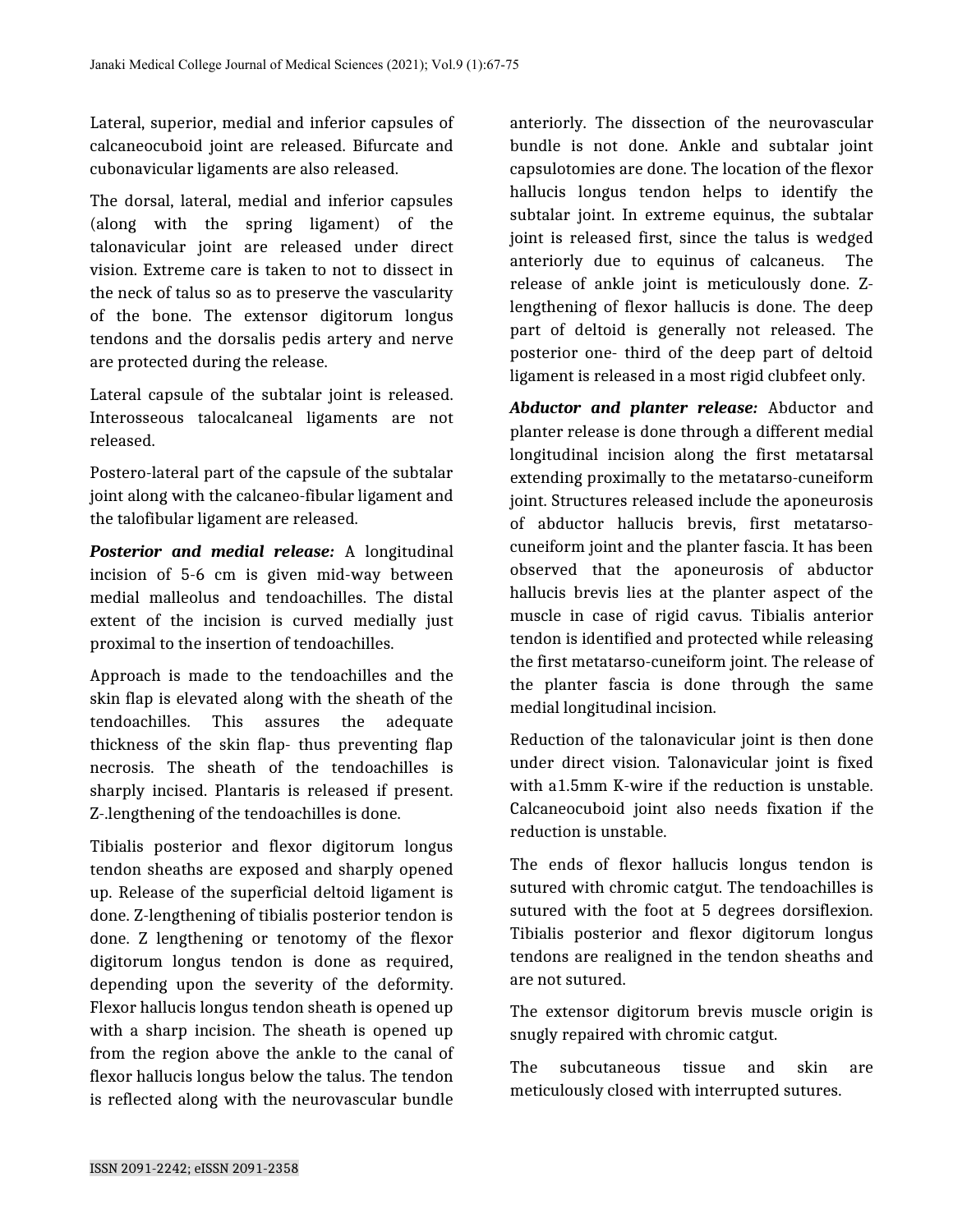Initial immobilization is done with an above knee back slab in cases with extensive release. If the release is not extensive, corrective above knee cast is applied.

#### **Postoperative management:**

Postoperative manipulation and casting is given importance, as this corrects the reducible deformities of the clubfoot which had not been corrected surgically. Removal of stitches along with manipulation is done under general anesthesia. Gentle manipulation was done in the presence of K-wire so that the joints which are not fixed by K-wire stretch out. K-wire is removed after 4 weeks. The cast is changed during these procedures

The next cast is applied after 4 weeks for nonrigid foot and after 2 weeks for the rigid one, which remains for 2 weeks. The final cast is then applied which remains for 2 more weeks. The foot remains in cast for a duration of 8-12 weeks after operation, depending upon its rigidity.

Ankle Foot Orthosis is then prescribed. The child wears AFO full time till he/she begins to walk. Then, the child wears the AFO at night or during afternoon naps till the age of 5-6 years. The manual exercises are also taught to the parents.

### **RESULTS**

Operations of 10 cases of congenital clubfeet with anomalous muscles and 7 cases with tarsal coalition were assisted by the first author during the six-month period of the fellowship and a minimum of 5 years follow up was done by the senior author (Afzal Hussain). The cases had corrected well with the new operative procedure. Cumming's [4] modification of Laavag and Ponseti [5] scores of the operated clubfeet were calculated during the follow-ups and the results were found to be excellent in all of the cases.

The following cases of congenital clubfeet with anomalous muscles were managed by Hussain's procedure:

Master A, had accessory soleus in the left foot. He was operated for neglected congenital clubfoot.

Baby B had flexor digitorum accesorius longus muscle in his right foot. He was operated for resistant congenital clubfoot.

Baby C had flexor digitorum accesorius longus in his right foot. He had resistant congenital clubfoot.

Baby D had accessory soleus muscle along with the accessory head of abductor hallucis in his right foot. He had resistant congenital clubfoot.

Baby E had accessory soleus muscle in her right foot. She was operated for resistant congenital clubfoot.

Baby F, had accessory soleus muscle in her right foot. Other muscles were thick with short tendons. She also had talonavicular bar in the same foot, and also had a constriction ring in the right leg. Her foot was deemed syndromic

Baby G, who was operated for resistant congenital clubfoot and had bilateral clubfeet, had accessory soleus in his left foot.

Baby H with bilateral clubfeet, had accessory soleus muscle in his right foot. He was operated for resistant congenital clubfoot too.

Master I, who was operated for neglected congenital clubfoot, had accessory soleus muscle in his right foot.

Baby J, who was operated for resistant congenital clubfoot and had bilateral clubfoot deformity had agenesis of peronei in the right foot.

Thus, there were 7 cases of accessory soleus, 2 cases of flexor digitorum accessorius longus and one case of agenesis of peronei during clubfoot surgery. Among 10 cases, 3 had bilateral clubfeet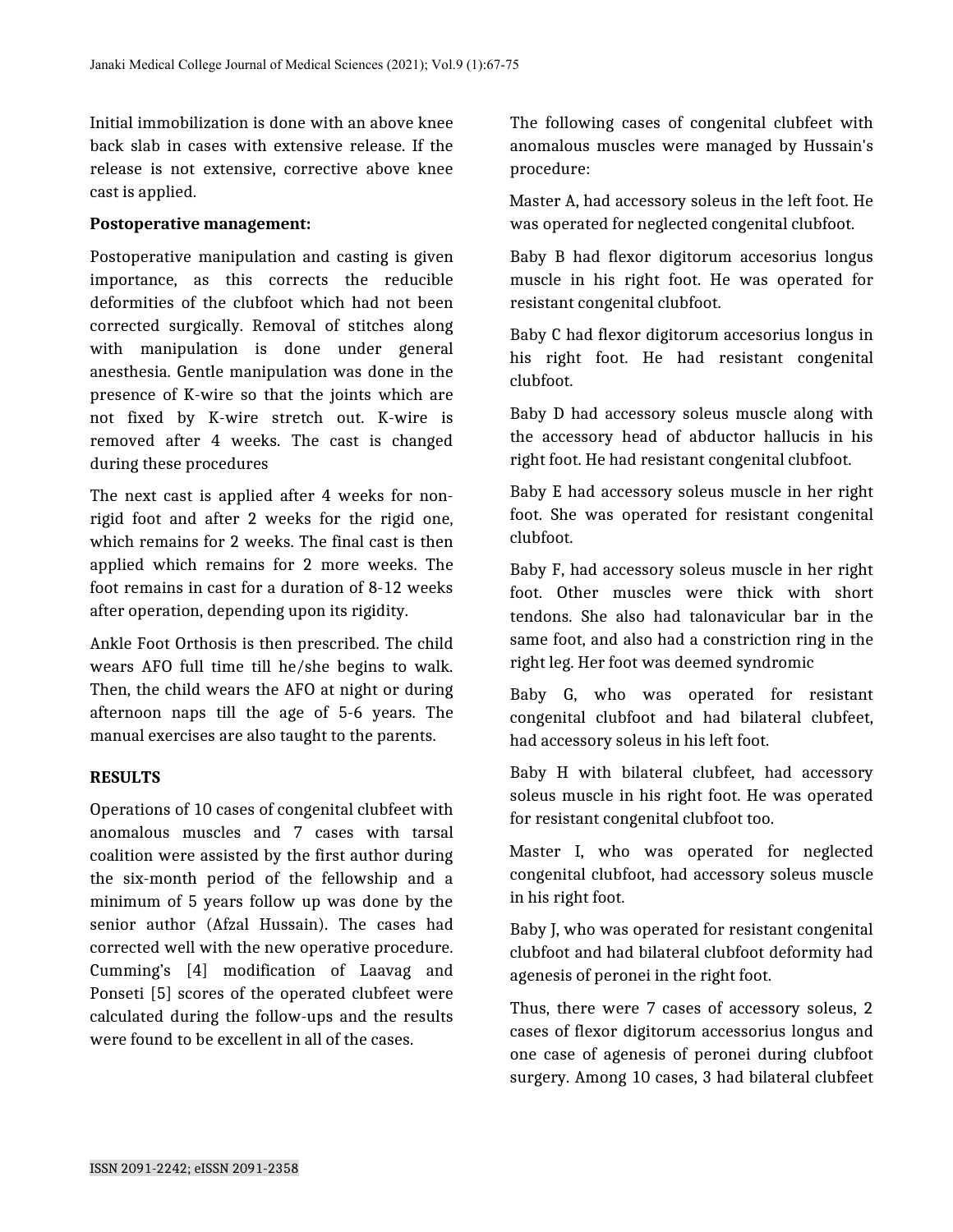operations, and anomalies were present only in one side in the patients.

The anomalous muscles were released to correct the rigid deformities.

The following cases of congenital clubfeet with tarsal coalitions were managed during the 6 months period.

Baby A, female child, with bilateral congenital clubfoot, had the talonavicular bar on the right side. The right foot also had accessory hallucis muscle; muscles had thick bellies and short tendons. The child also had constriction rings.

Baby B, female child, with left congenital clubfoot had calcaneonavicular bar.

Baby C, female child, with multiple congenital contractures, had multiple and extensive tarsal coalitions on the right side.

Baby D, male child, with bilateral clubfoot was found to have the calcaneonavicular coalition on the left side.

Baby E, male child, with bilateral clubfoot deformity had the calcaneonavicular bar on the right side.

Baby F, male child, with bilateral congenital clubfeet, had the calcaneonavicular bar on the right side.

Baby G, male child, with left sided congenital clubfoot, found to have the calcaneonavicular bar during the surgery.

Among the above mentioned cases, two were deemed syndromic variety of clubfeet and rest were considered to be of idiopathic variety.

In all of the cases the cartilaginous coalitions were excised and interposition of fat at the site of resection was done.

The findings of the minimum of 5 years followups of the cases were done by the senior author ( Afzal Hussain).



**Figure 1: Accessory soleus over the artery forceps. Distal cut end of tendoachilles is held with the Allis forceps**



**Figure 2: Accessory Soleus muscle**

# **DISCUSSION**

Wider use the Ponseti technique has improved the outcome of the non-operative treatment, but surgical treatment may be necessary in resistant or recurrent deformities [6]. While specific trends were reported and great variability exists in management of congenital clubfoot, certain principles are found to be universal: initial nonoperative management followed by surgery for persisting deformities [7]. Because there will probably always be patients with clubfoot deformity who are treated surgically, an operative plan that minimizes frequent or invasive surgical intervention may result in greater long-term success [8].

When considering surgery for CTEV, one must first determine what should be released. In the 1980s, McKay [9] and Simons [10] both reported success with aggressive, wide subtalar release.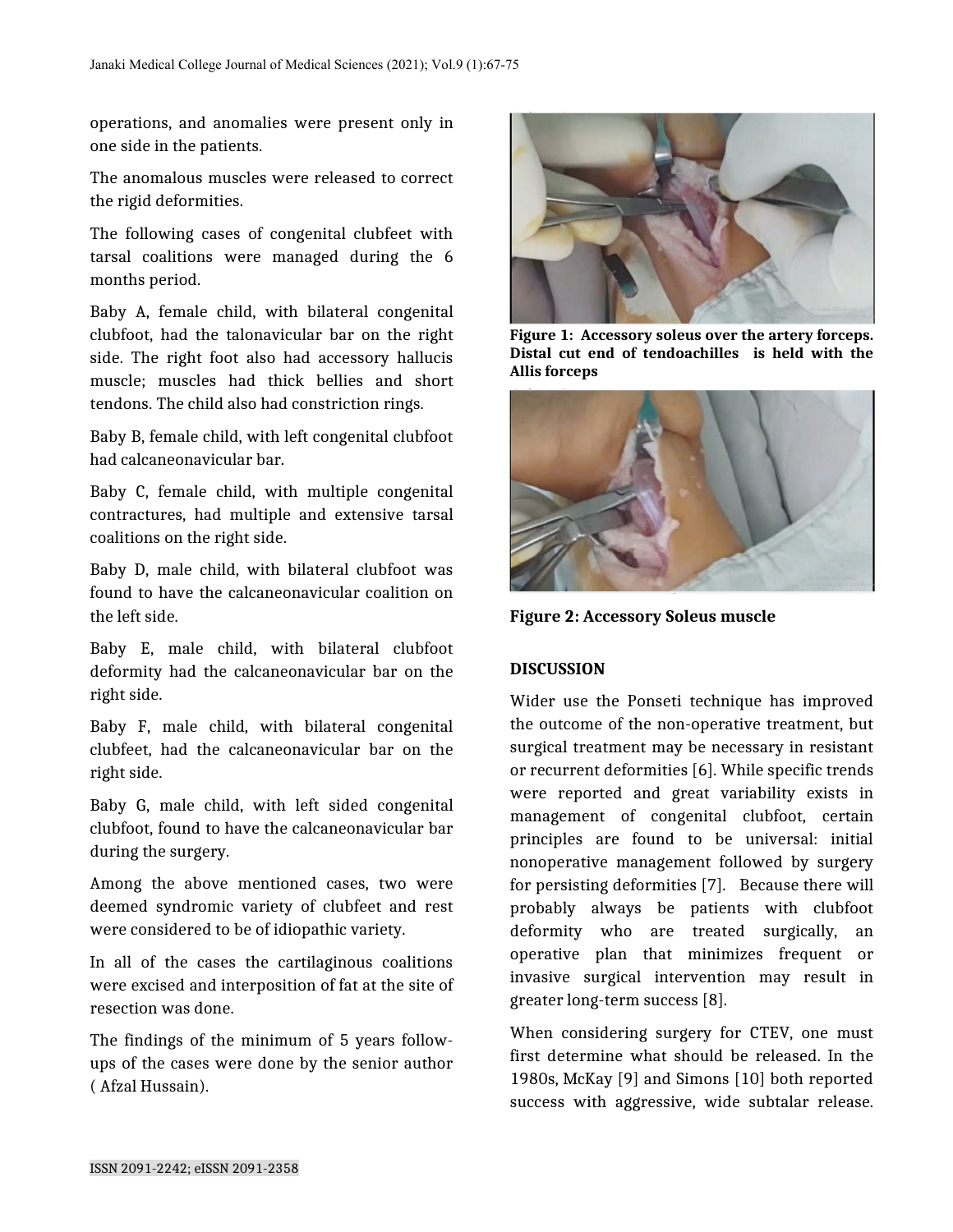More recent studies have indicated a return to a more limited release for CTEV [11].

Although some think that any surgery requires a comprehensive release of all soft tissues, Carroll [12], Bensahel et al [11], and Grant and Atar [13], among others, plan for and approach each case individually. In his classification scheme, Catterall [14] suggested what Grant and Atar [13] stated, "The surgeon should identify what failed in the conservative treatment" because these are the structures that need release."

Extensive surgical release may lead to decreased range of movement in the foot and ankle which compromises the functional result [15]. The essence of the new operation is the evaluation of the reducibility of the deformities in a congenital clubfoot. Only the rigid deformities are corrected by surgery and the reducible deformities are taken care by the post-operative serial casting.

By the new operative procedure, the structures causing resistance to conservative treatment could be pointed out. Sometimes the structures were anomalous ones, which are difficult to pick up with the classical Turco's Posteromedial release and the Cincinnati incision.

Clinically symptomatic muscle anomalies of the foot and ankle have been reported in the literature. Accessory soleus and accessory flexor digitorum longus muscles sometimes present with mass posterior to medial malleolus and have been implicated for tarsal tunnel syndrome [16, 17, 18]. Literature has documented the prevalence of the accessory flexor digitorum longus anywhere between 4 to 12 percent [16]. Accessory musculature is included in differential diagnosis of foot and ankle pain.16 The presence of accessory muscles can be diagnosed by MRI in symptomatic cases [3]. Excision of the accessory muscles has been reported to cause relief of symptoms of tarsal tunnel syndrome [16, 17, 18].

In very rare instances, anomalous muscles are present in a deformed foot. Some studies on clubfoot mention muscle anomalies as a possible cause of deformity and some do not [19]. Bonnell Cruess reported a case of bilateral accessory soleus muscles in a 9-year-old boy with a resultant fixed equinus deformity in the feet, which had been present since birth [20]. Ger and Sedlin suggested that the accessory soleus muscle can be responsible for producing a deformity, and their case had a tendency to inversion [21]. Grogono and Jowsey reported a case of bilateral clubfoot associated with a flexor digitorum accessorius longus. The anomaly was found only in the left foot. They warned, though, that this muscle may have been overlooked in the right foot. They believed that this anomalous muscle may have contributed to the persistence of the foot deformity [22].

M Del Sol et al. found two cases of accessory soleus muscles in 254 dissected legs (0.8% ), one of which had an equinovarus deformity. No flexor digitorum accessorius longus was observed [23]. Turco identified anomalous muscles in about 15% of his patients with clubfoot. These included flexor accessories longus muscle in 16 feet (6.6% of the cases). The flexor accessories longus muscle attached to the calcaneus or to the intrinsic flexors of the toe. In three of the feet, the muscle was so well developed that it was transferred to the tendoachilles. He also noted a well developed plantaris muscle in two of the feet.Turco also noted absence of posterior tibial tendon in eight feet in five patients. In the three patients with bilateral club foot, the posterior tibial tendon was absent on both sides [2].

Sodre, et al observed muscle anomalies in 11 of 73 patients (15.3%) with talipes equinovarus treated by them. Among these anomalies, the authors found six patients (8.3%) with an accessory soleus muscle, four patients (5.6%) with a flexor digitorum accessorius longus and one patient (1.4%) with agenesis of the posterior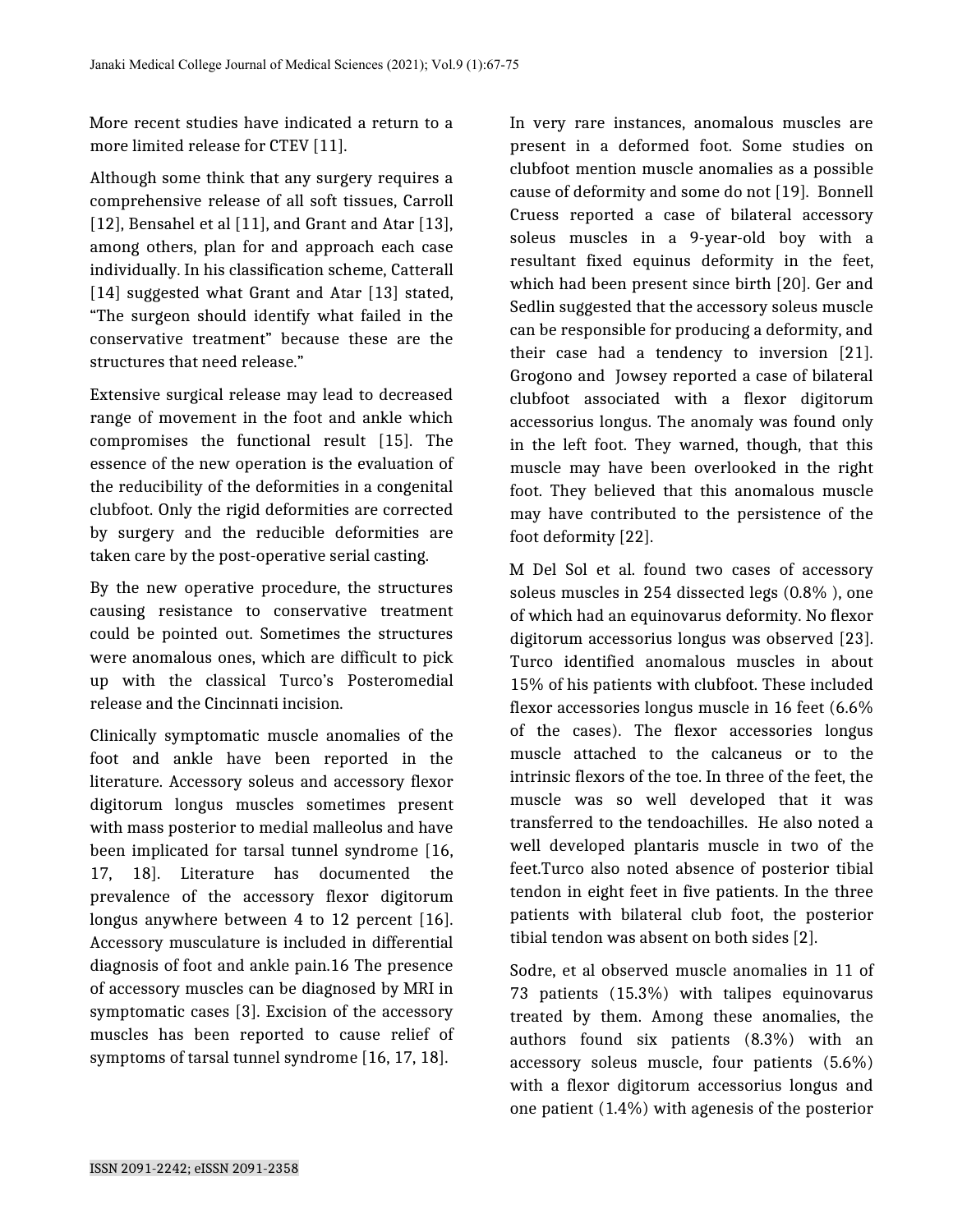tibial muscle. In the patients with an accessory soleus muscle, a tenotomy of the anomalous muscle was performed and part of its tendon, about an inch, was resected. In the patients with a flexor digitorum accessorius longus the anomalous muscle was resected from its insertion on the medial aspect of the calcaneus [19].

In a study done by MB Dobbs et al, flexor digitorum accessorius longus muscle was identified in 55 (6.6%) of the 835 patients at the time of surgical correction of the clubfoot deformity. It was present in 4.5% of patients without a family history (33/741) and 23.4% of patients with a family history  $(22/94)$  (P < 0.0001). Children with first-degree relatives with clubfoot are 6.6 times more likely to have the anomalous flexor muscle than children without first-degree relatives with clubfoot [24]. Porter described an anomalous flexor muscle in calf of five children with clubfoot. He also observed that patients with this anomalous muscle had a greater frequency of first-degree relatives with clubfoot [25].

Chotigavanichaya et al. reported the case of a patient in whom clubfoot could be corrected only after release of an accessory soleus muscle [1]. Kishta et al published a report 16 case of accessory soleus muscle as a cause of persistent equinus in clubfeet treated by the Ponseti method [26]. Danielson et al. [27] and Chittarajan et al. [28] also published case reports about clubfeet with accessory soleus muscles.

Callahan reported an anomaly in a clubfoot of a 14-month old boy associated with an absent posterior tibial tendon and a tarsal coalition [29]. Occurrence of previously undescribed muscles found during clubfoot surgery have been noted in literature [30].

Dr. Afzal Hussain, who does high volume surgery for congenital clubfoot referred for resistant to casting and the new operative procedure was

useful in picking the structures which caused resistance to conservative treatment and in these cases happened to be the anomalous muscles. The anomalous muscles would be difficult to recognize in clubfoot surgery done by typical Cincinnati incisions and also by minimal incisions.

Anomalous muscles may play an important role in equinovarus deformity, depending on their insertion and dynamic action. The muscle anomalies should be identified during clubfoot surgery and released to prevent residual deformities. If the diagnosis can be made by MRI prior to surgery, a small incision to release these muscles from the calcaneus may be enough to correct the deformity of the hindfoot and to prevent major surgery [19].

The cause of the tarsal coalition is almost irrefutably a failure of the primitive mesenchyme to segment by cleavage in a 27-72 mm fetus and thus produce the normal peritalar joint complex. Tarsal coalition generally presents as painful flatfoot in children aged 8 to 16 years [31]. Tarsal coalitions have been noted to occur with other disorders including fibular hemimelia, Apert's syndrome, Niert Pearlman syndrome and also with clubfoot [32].

Turco noted talocalcaneal coalition in eight feet in five children. In all the cases, the bar was in the region of the sustentaculum tali. In six of the feet, the coalition was cartilaginous and in the other two, it was osseous [2]. Khan reported about finding the tarsal coalition in a clubfeet which failed to correct by Ponseti technique of casting [33].

Spero et al. reported 18 cases of tarsal coalition in rigid equinocavovarus feet. 16 cases were found in surgery and 2 at morbid dissection. These 18 feet were of the 14 patients. 6 of them were deemed teratologic due to the presence of other pathological conditions and 8 were considered congenital.. 4 of the cases had bilateral clubfoot.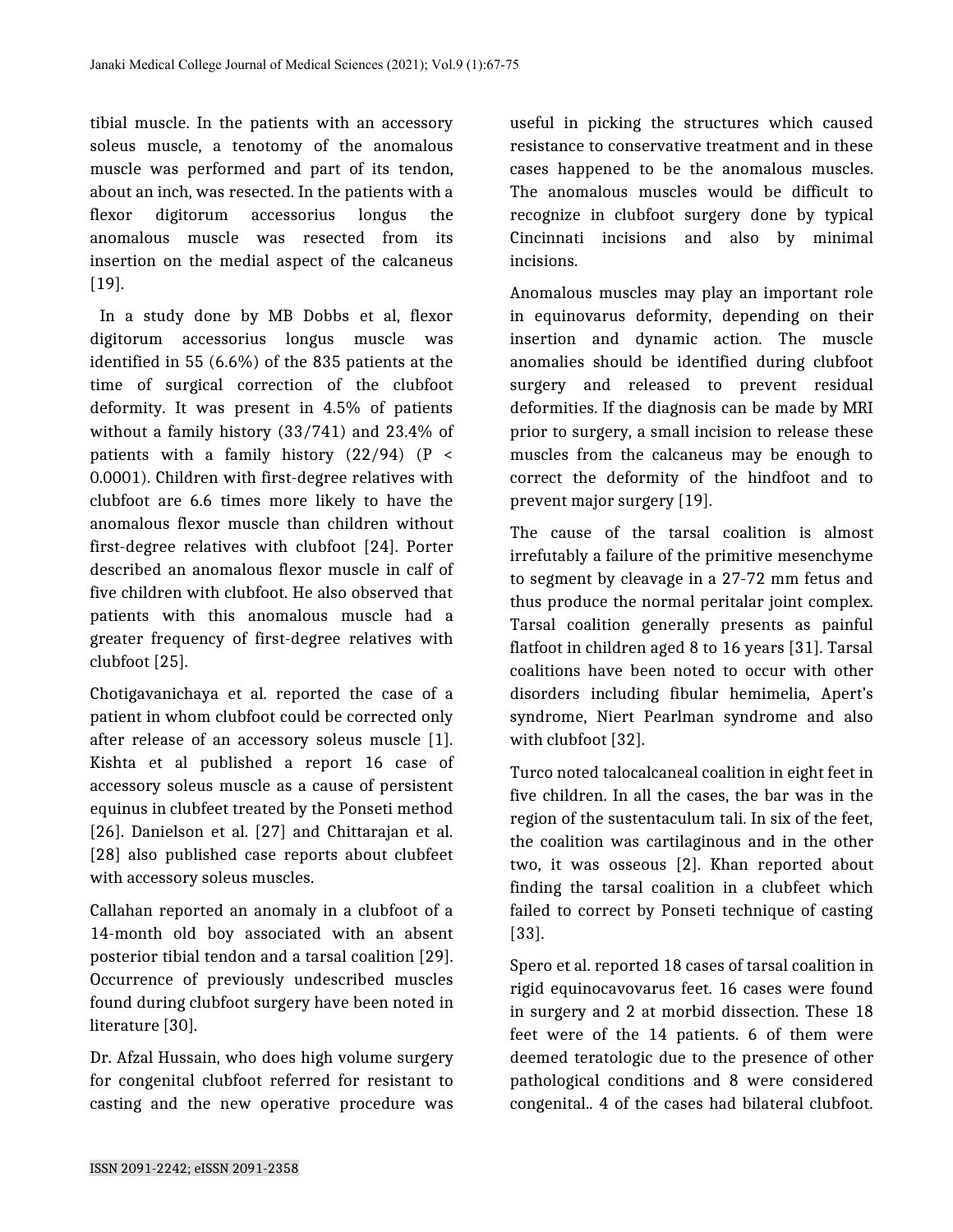The majority of the cases showed cartilaginous subtalar coalition in the medial facet [34].

In 22% of the revised clubfoot, Atar et al found the talocalcaneal bars (bony or cartilaginous) that might contribute to the recurrence of the deformity. The bars might be iatrogenic (injury to the subtalar joint during a previous surgery) or might have been overlooked during the previous procedures [35].

Clubfeet with the tarsal coalition are rigid, and its presence of the coalition is difficult to determine preoperatively. Even during the operation it may be difficult to recognize the tarsal coalition.34 The tarsal coalitions are especially difficult to pick up by the typical PMR surgery by hockeystick incision. The new operative procedure: Hussain's Procedure developed by Dr. Hussain would be of help. All of the joints are released under direct vision in this procedure. The tarsal coalitions would be recognized more easily and further management could be done at the same operation.

#### **CONCLUSION**

The resistance to management of congenital clubfoot by casting may be because of anomalous structures. New operative procedure named Hussain's Procedure by Dr. Afzal Hussain was helpful in detecting and managing anomalous structures in resistant, residual and neglected congenital clubfeet and the results were found to be excellent.

#### **ACKNOWLEDGEMENT:**

The authors acknowledge the support of the medical and paramedical staffs for their assistance in conducting the study.

#### **REFERENCES**

1. Chotigavanichaya C, Scaduto AA, Jadhav A, Otsuka NY. Accessory soleus muscle as a cause of resistance to correction in congenital clubfoot : A case report. *Foot Ankle Int*. 2000;21:948-50. doi: 10.1177/107110070002101109.

- 2. Turco VJ. Resistant congenital clubfoot-one stage posteromedial release with internal fixation. A followup report of a fifteen years experience. *J Bone Joint Surg [Am]* 1979;61:805-814. PMID: 479227
- 3. Duran-Stanton AM, Bui-Mansfield LT. Magnetic resonance diagnosis of tarsal tunnel syndrome due to flexor digitorum accessories longus and peroneocalcaneus internus muscles. *J Comput Assist Tomogr*, 2010; 34(2): 270-2. doi: 10.1097/RCT.0b013e3181ca7ab8
- 4. Cummings RJ, Davidon RS, Armstrong PF, Lehman WB. Congenital clubfoot. *J Bone Joint Surg [Am]* 2002. 84A:290-308. doi: 10.2106/00004623-200202000- 00018.
- 5. Laaveg, SJ, and Ponseti IV. Long-term results of treatment of congenital club foot. *J. Bone Joint Surg.*, 1980 62-A: 23-31.PMID: 7351412
- 6. Lourence AF, Morcuende JA. Correction of neglected idiopathic clubfoot by the Ponseti method. J Bone Joint Surg [Br] 2007;89B:378-81. doi: 10.1302/0301- 620X.89B3.18313.
- 7. McKay DW: New concept of and approach to clubfoot treatment: II Correction of the clubfoot. *J Pediatr Orthop* 1983;3:10-21. PMID: 6341409
- 8. Richardson EG. Congenital clubfoot. In: ST Canale, ed. *Campbell's Operative Orthopaedics*, St. Louis: Mosby, 1998:1732
- 9. Simons GW. Complete subtalar release in clubfeet. Part I- A preliminary report. *J Bone Joint Surg [Am]* 1985; 67:1044-1055.PMID: 4030824
- 10. Thometz JG, Simons GW. Deformity of the calcaneocuboid joint in patients who have talipes equinovarus. J Bone Joint Surg [Am] 1993;75:190-195. DOI: [10.2106/00004623-199302000-00005](https://doi.org/10.2106/00004623-199302000-00005)
- 11. Bensahel H, Cstrkonyi Z, Desgrippes Y, Chumien JP. Surgery in residual clubfoot: one-stage medioposterior release "a la carte." *J Pediatr Orthop*. 1987;7:145- 148.DOI: [10.1097/01241398-198703000-00005](https://doi.org/10.1097/01241398-198703000-00005)
- 12. Carroll NC. Controversies in the surgical management of clubfoot. *Instr Course Lect* 1996;45:331- 337.PMID: 8727753
- 13. Grant AD, Atar D. Highlights of talipes equinovarus deformity Am J Orthop 1995; 24:393- 399.PMID: 7620861
- 14. Catterall A. A method of assessment of the clubfoot deformity *Clin Orthop* 1991; 264:48-53.PMID: 1997251
- 15. Lourence AF, Morcuende JA. Correction of neglected idiopathic clubfoot by the Ponseti method. J Bone Joint Surg [Br] 2007;89B:378-81.DOI: [10.1302/0301-](https://doi.org/10.1302/0301-620x.89b3.18313) [620X.89B3.18313](https://doi.org/10.1302/0301-620x.89b3.18313)
- 16. Saar WE, Bell J. Accessory Flexor Digitorum Longus Presenting as Tarsal Tunnel Syndrome: A Case Report